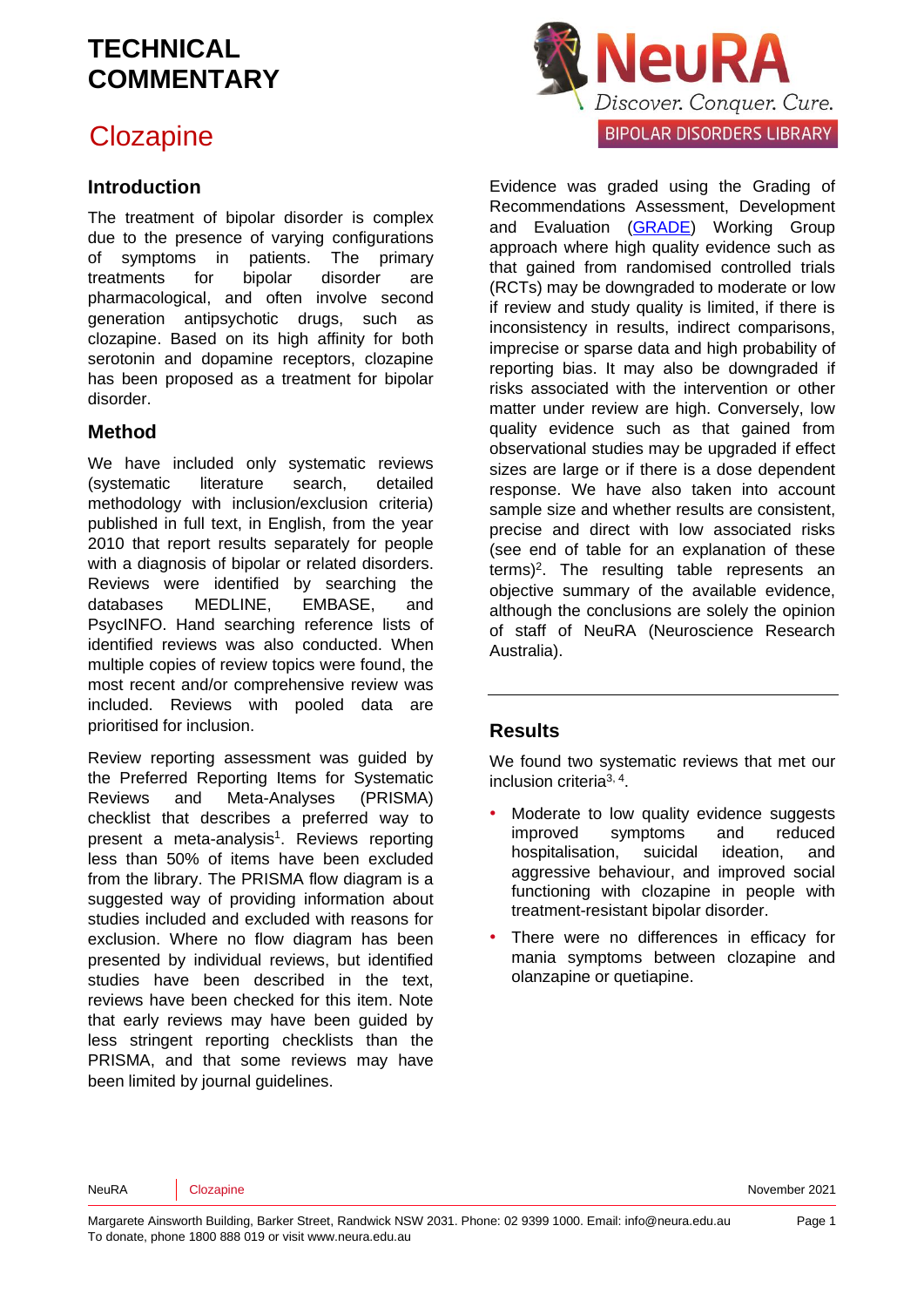# **Clozapine**



*Delgado A, Velosa J, Zhang J, Dursun SM, Kapczinski F, de Azevedo Cardoso T*

### **Clozapine in bipolar disorder: A systematic review and meta-analysis**

#### **Journal of Psychiatric Research 2020; 125: 21-7**

[View review abstract online](https://pubmed.ncbi.nlm.nih.gov/32182485/)

| Comparison                                                                            | Clozapine vs. olanzapine or quetiapine for 4-6 weeks.                                                                                                                                        |
|---------------------------------------------------------------------------------------|----------------------------------------------------------------------------------------------------------------------------------------------------------------------------------------------|
| <b>Summary of evidence</b>                                                            | Moderate to low quality evidence (small to medium sample size,<br>consistent, indirect) finds no difference in efficacy for mania<br>symptoms between clozapine or olanzapine or quetiapine. |
| <b>Mania symptoms</b>                                                                 |                                                                                                                                                                                              |
| There were no significant differences between clozapine and olanzapine or quetiapine; |                                                                                                                                                                                              |
| 3 studies, N = 202, MD = 0.03, 95%CI 0.86 to-0.92, $p = 0.59$ , $l^2 = 0\%$           |                                                                                                                                                                                              |
|                                                                                       |                                                                                                                                                                                              |

| <b>Risks</b>                  | Sedation was the most frequent side effect (49.6%), followed by<br>constipation (31.8%) and tachycardia (23.2%). No between group<br>analyses were conducted. |
|-------------------------------|---------------------------------------------------------------------------------------------------------------------------------------------------------------|
| <b>Consistency in results</b> | Consistent                                                                                                                                                    |
| <b>Precision in results</b>   | Unable to assess; MDs are not standardised                                                                                                                    |
| Directness of results         | Indirect (mixed control comparison).                                                                                                                          |

*Li XB, Tang YL, Wang CY, de Leon J* 

**Clozapine for treatment-resistant bipolar disorder: a systematic review** 

#### **Bipolar Disorders 2015; 17: 235-47**

[View review abstract online](https://www.ncbi.nlm.nih.gov/pubmed/25346322)

| Comparison                 | Clozapine alone or combined with other treatments vs. various<br>treatments for people with treatment-resistant bipolar disorder.                                                                                                                                           |
|----------------------------|-----------------------------------------------------------------------------------------------------------------------------------------------------------------------------------------------------------------------------------------------------------------------------|
| <b>Summary of evidence</b> | Moderate to low quality evidence (large sample size, unable to<br>assess precision or consistency, indirect) suggests improved<br>symptoms and reduced hospitalisations, suicidal ideation, and<br>aggressive behaviour, and improved social functioning with<br>clozapine. |

NeuRA Clozapine **Community** Close Community Community Community Community Community Community Community Community Community Community Community Community Community Community Community Community Community Community Communit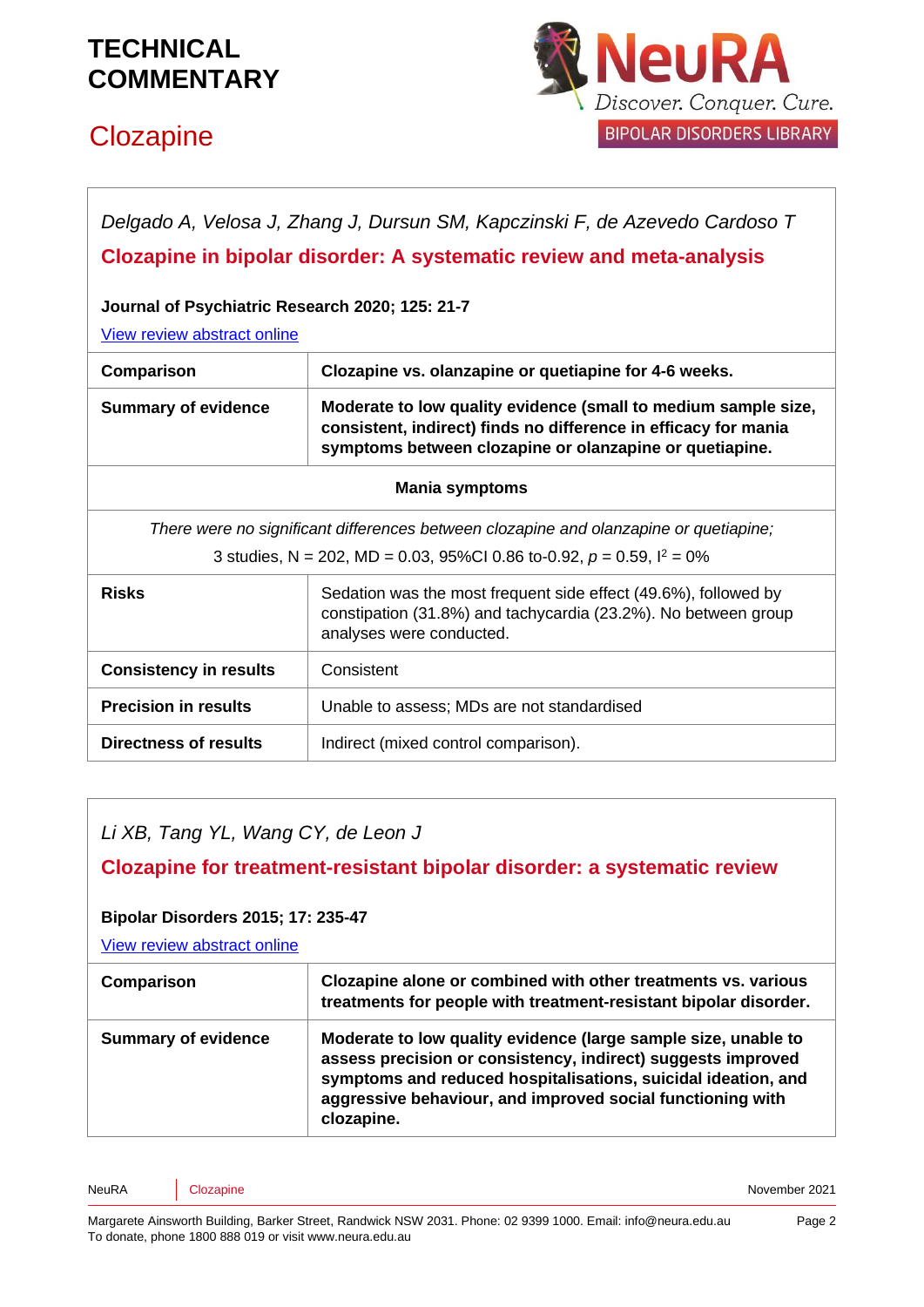# **Clozapine**



#### **Symptoms and functioning**

15 studies,  $N = 1,044$  patients

Authors report that clozapine monotherapy or clozapine combined with other treatments was associated with improvement in symptoms of mania, depression, rapid cycling, and psychotic symptoms, with many patients achieving remission or response. Clozapine was also associated with reduced hospitalisations, suicidal ideation, and aggressive behavior, and improved social functioning.

Authors graded the evidence as moderate to low with small effects.

| <b>Risks</b>                  | Authors report that sedation (12%), constipation (5.0%),<br>hypersalivation (5.2%), weight gain (4%), and body ache/pain (2%)<br>were the most commonly reported adverse effects, but they did not<br>usually require drug discontinuation. The percentage of severe<br>effects reported, such as leukopenia (2%), agranulocytosis (0.3%),<br>and seizure (0.5%), appeared to be lower than those reported in the<br>published schizophrenia literature. |
|-------------------------------|----------------------------------------------------------------------------------------------------------------------------------------------------------------------------------------------------------------------------------------------------------------------------------------------------------------------------------------------------------------------------------------------------------------------------------------------------------|
| <b>Consistency in results</b> | Unable to assess; no pooled measure of consistency is reported.                                                                                                                                                                                                                                                                                                                                                                                          |
| <b>Precision in results</b>   | Unable to assess; no pooled measure of precision is reported.                                                                                                                                                                                                                                                                                                                                                                                            |
| <b>Directness of results</b>  | Indirect (mixed comparisons).                                                                                                                                                                                                                                                                                                                                                                                                                            |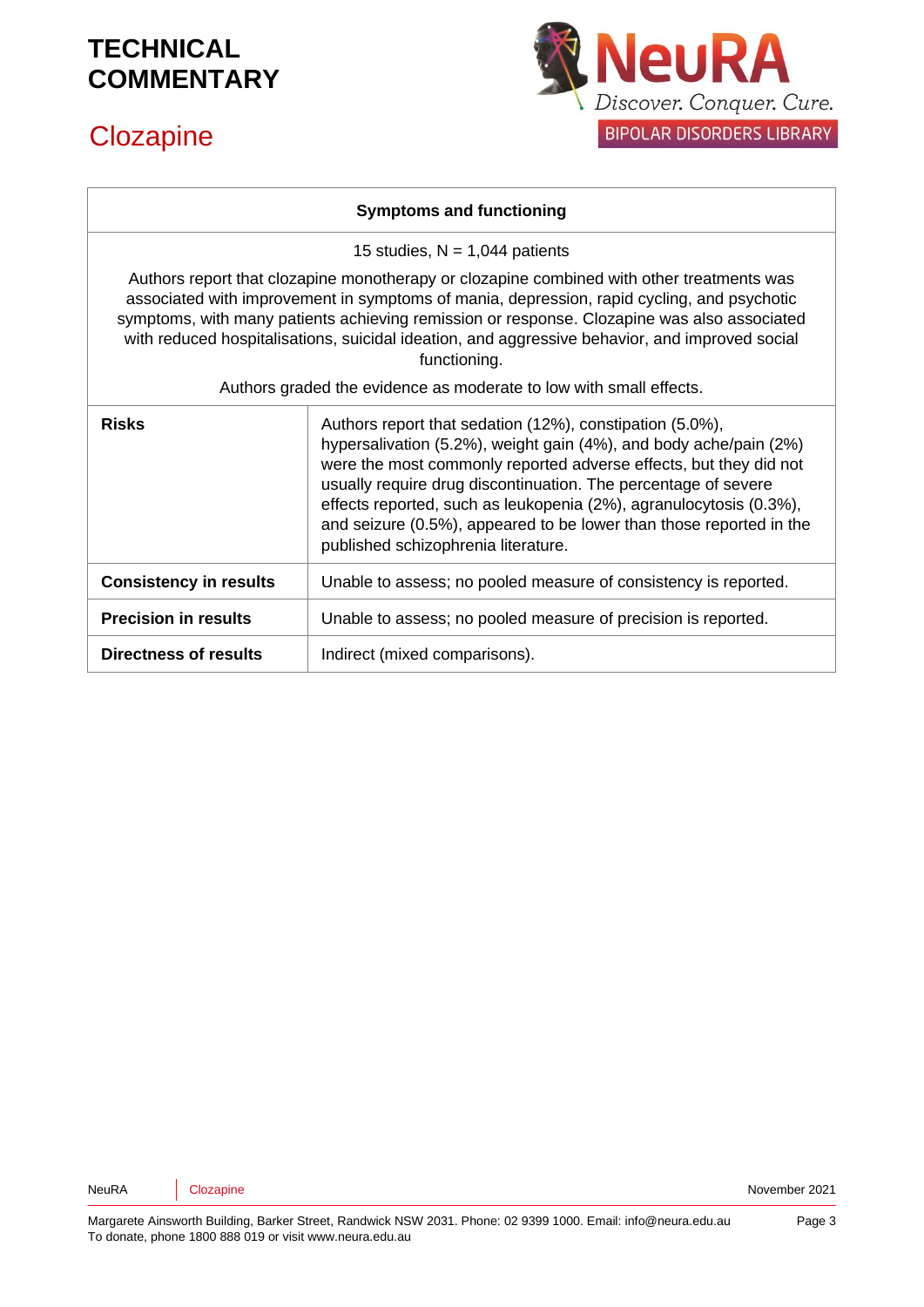## **Clozapine**



### Explanation of technical terms

Bias has the potential to affect reviews of both RCT and observational studies. Forms of bias include; reporting bias – selective reporting of results; publication bias - trials that are not formally published tend to show less effect than published trials, further if there are statistically significant differences between groups in a trial, these trial results tend to get published before those of trials without significant differences: language bias – only including English language reports; funding bias - source of funding for the primary research with selective reporting of results within primary studies; outcome variable selection bias; database bias including reports from some databases and not others; citation bias - preferential citation of authors. Trials can also be subject to bias when evaluators are not blind to treatment condition and selection bias of participants if trial samples are sma[ll](#page-5-4)<sup>5</sup>.

† Different effect measures are reported by different reviews.

Prevalence refers to how many existing cases there are at a particular point in time. Incidence refers to how many new cases there are per population in a specified time period. Incidence is usually reported as the number of new cases per 100,000 people per year. Alternatively some studies present the number of new cases that have accumulated over several years against a person-years denominator. This denominator is the sum of individual units of time that the persons in the population are at risk of becoming a case. It takes into account the size of the underlying population sample and its age structure over the duration of observation.

Reliability and validity refers to how accurate the instrument is. Sensitivity is the proportion of actual positives that are correctly identified (100% sensitivity = correct identification of all actual positives) and specificity is the proportion of negatives that are correctly identified  $(100\%$  specificity = not identifying anyone as positive if they are truly not).

Mean difference scores refer to mean differences between treatment and comparison groups after treatment (or occasionally pre to post treatment) and in a randomised trial there is an assumption that both groups are comparable on this measure prior to treatment. Standardised mean differences are divided by the pooled standard deviation (or the standard deviation of one group when groups are homogenous) which allows results from different scales to be combined and compared. Each study's mean difference is then given a weighting depending on the size of the sample and the variability in the data. Less than 0.4 represents a small effect, around 0.5 a medium effect, and over 0.8 represents a large effect<sup>[5](#page-5-4)</sup>.

Odds ratio (OR) or relative risk (RR) refers to the probability of a reduction  $( $1$ )$  or an increase (> 1) in a particular outcome in a treatment group, or a group exposed to a risk factor, relative to the comparison group. For example, a RR of 0.75 translates to a reduction in risk of an outcome of 25% relative to those not receiving the treatment or not exposed to the risk factor. Conversely, a RR of 1.25 translates to an increased risk of 25% relative to those not receiving treatment or not having been exposed to a risk factor. A RR or OR of 1.00 means there is no difference between groups. A medium effect is considered if  $RR > 2$  or  $< 0.5$  and a large effect if  $RR > 5$  or  $< 0.2<sup>6</sup>$  $< 0.2<sup>6</sup>$  $< 0.2<sup>6</sup>$ . InOR stands for logarithmic OR where a lnOR of 0 shows no difference between groups. Hazard ratios measure the effect of an explanatory variable on the hazard or risk of an event.

NeuRA Clozapine **November 2021** Clozapine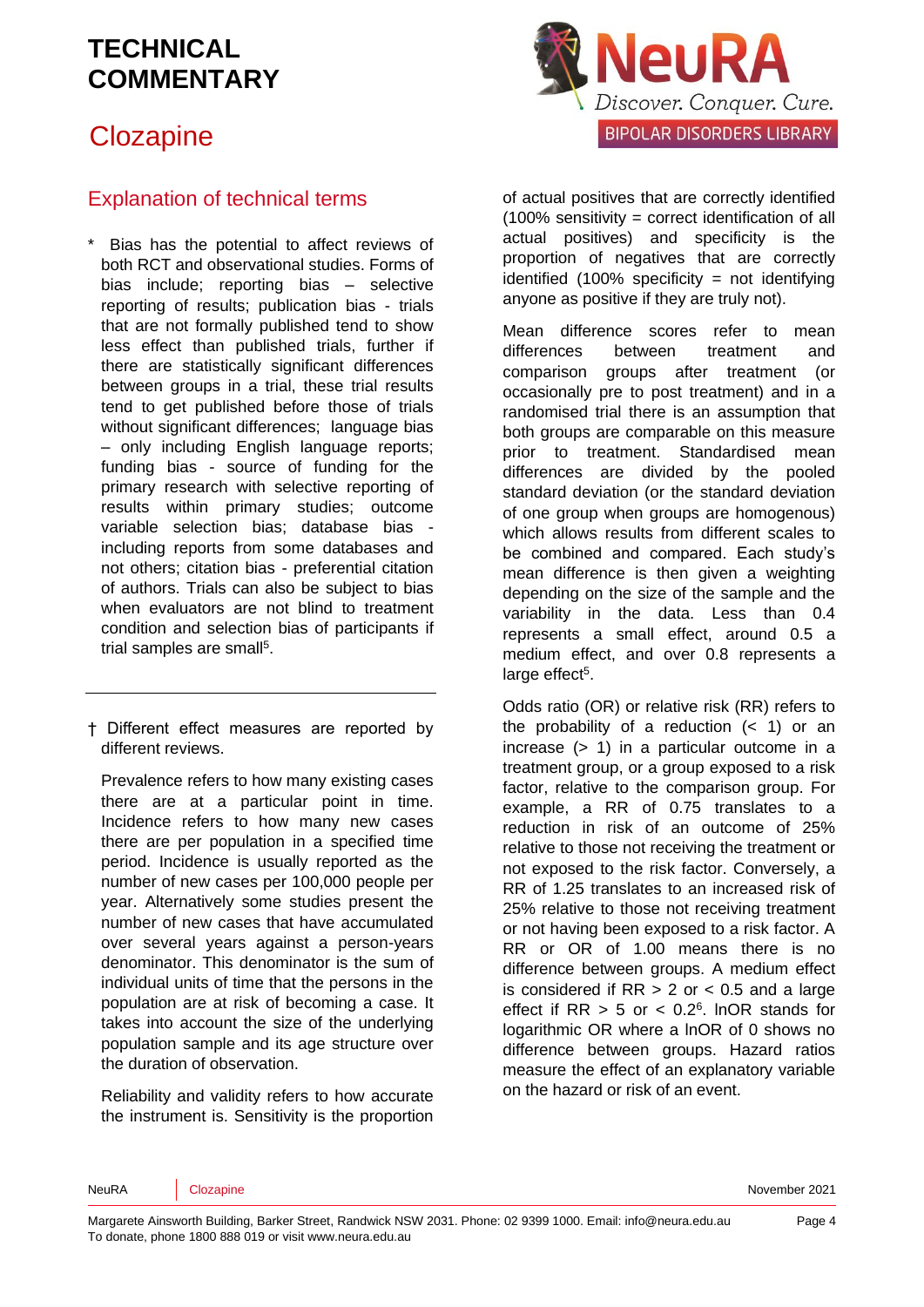## **Clozapine**

Correlation coefficients (eg, r) indicate the strength of association or relationship between variables. They can provide an indirect indication of prediction, but do not confirm causality due to possible and often unforseen confounding variables. An r of 0.10 represents a weak association, 0.25 a medium association and 0.40 and over represents a strong association. Unstandardised (*b*) regression coefficients indicate the average change in the dependent variable associated with a 1 unit change in the independent variable, statistically controlling for the other independent variables. Standardised regression coefficients represent the change being in units of standard deviations to allow comparison across different scales.

‡ Inconsistency refers to differing estimates of effect across studies (i.e. heterogeneity or variability in results) that is not explained by subgroup analyses and therefore reduces confidence in the effect estimate. I² is the percentage of the variability in effect estimates that is due to heterogeneity rather than sampling error (chance) - 0% to 40%: heterogeneity might not be important, 30% to 60%: may represent moderate heterogeneity, 50% to 90%: may represent considerable heterogeneity and over this is considerable heterogeneity. I² can be calculated from Q (chi-square) for the test of heterogeneity with the following formul[a](#page-5-4)<sup>5</sup>;

$$
I^2 = \left(\frac{Q - df}{Q}\right) \times 100\%
$$

§ Imprecision refers to wide confidence intervals indicating a lack of confidence in the effect estimate. Based on GRADE recommendations, a result for continuous



data (standardised mean differences, not weighted mean differences) is considered imprecise if the upper or lower confidence limit crosses an effect size of 0.5 in either direction, and for binary and correlation data, an effect size of 0.25. GRADE also recommends downgrading the evidence when sample size is smaller than 300 (for binary data) and 400 (for continuous data), although for some topics, these criteria should be relaxe[d](#page-5-6)<sup>7</sup> .

║ Indirectness of comparison occurs when a comparison of intervention A versus B is not available but A was compared with C and B was compared with C that allows indirect comparisons of the magnitude of effect of A versus B. Indirectness of population, comparator and/or outcome can also occur when the available evidence regarding a particular population, intervention, comparator, or outcome is not available and is therefore inferred from available evidence. These inferred treatment effect sizes are of lower quality than those gained from head-tohead comparisons of A and B.

NeuRA Clozapine **November 2021** Clozapine